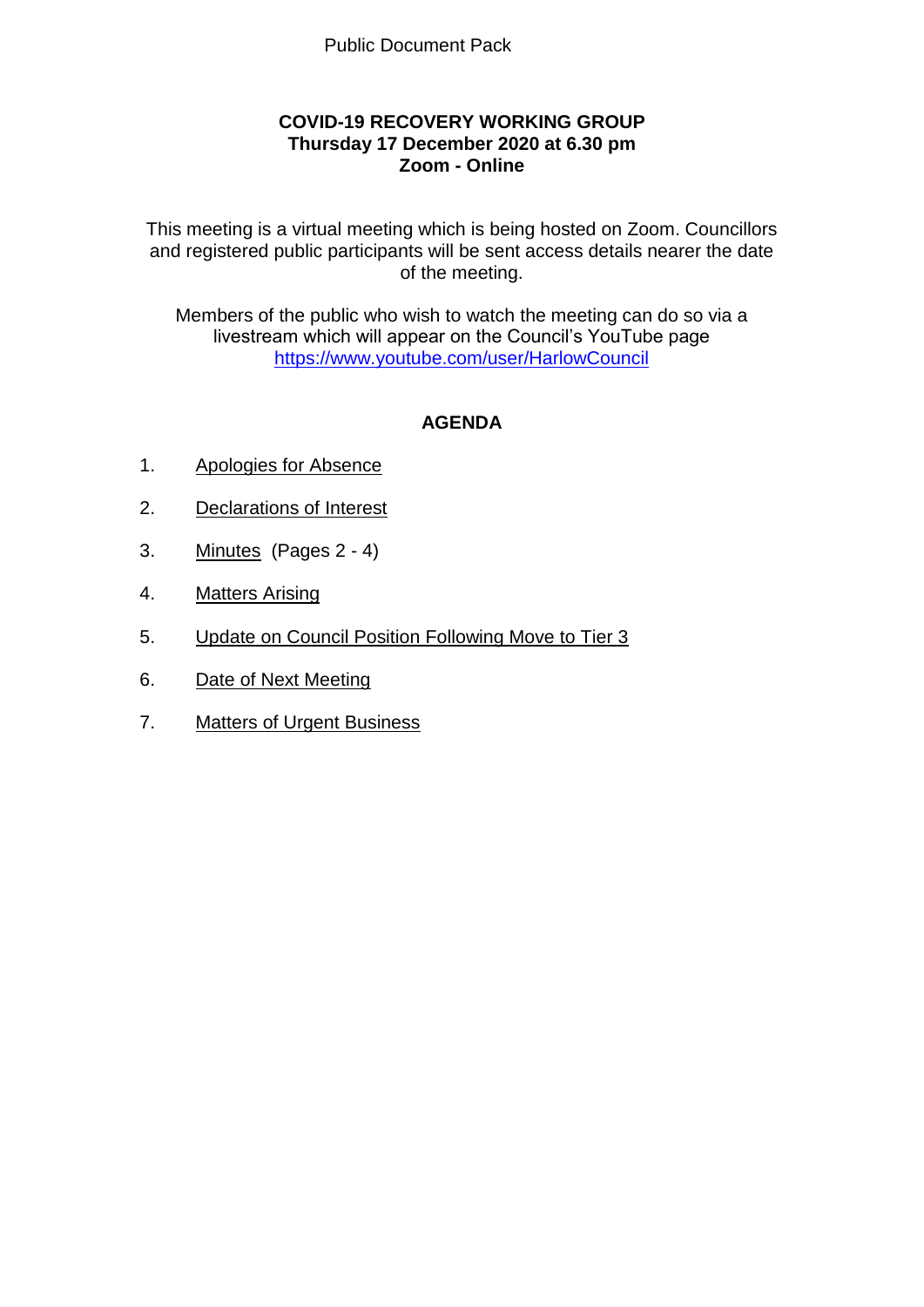#### **MINUTES OF THE COVID-19 RECOVERY WORKING GROUP HELD ON**

19 November 2020 6.30 - 7.20 pm

### **PRESENT**

#### **Committee Members**

Councillor Eugenie Harvey (Chair) Councillor Simon Carter Councillor Joel Charles Councillor Tony Durcan Councillor Tony Edwards Councillor Mark Ingall Councillor Frances Mason

## **Officers**

Brian Keane, Chief Executive Andrew Bramidge, Head of Environment and Planning Simon Freeman, Head of Finance and Property and Deputy to the Chief **Executive** Jane Greer, Head of Community Wellbeing Simon Hill, Head of Governance Andrew Murray, Head of Housing Adam Rees, Governance Support Officer Lisa Thornett, Corporate Governance Support Officer

# 43. **APOLOGIES FOR ABSENCE**

Apologies for absence were received from Councillors Andrew Johnson and Russell Perrin.

#### 44. **DECLARATIONS OF INTEREST**

Councillor Simon Carter declared a pecuniary interest as a remunerated Council appointed Director of HTS (Property and Environment) Ltd.

Councillor Joel Charles declared a pecuniary interest as a remunerated Council appointed Director of HTS (Housing and Regeneration) Ltd and HTS Group Ltd.

#### 45. **MINUTES**

**RESOLVED** that the minutes of the meeting held on 22 October 2020 are agreed as a correct record.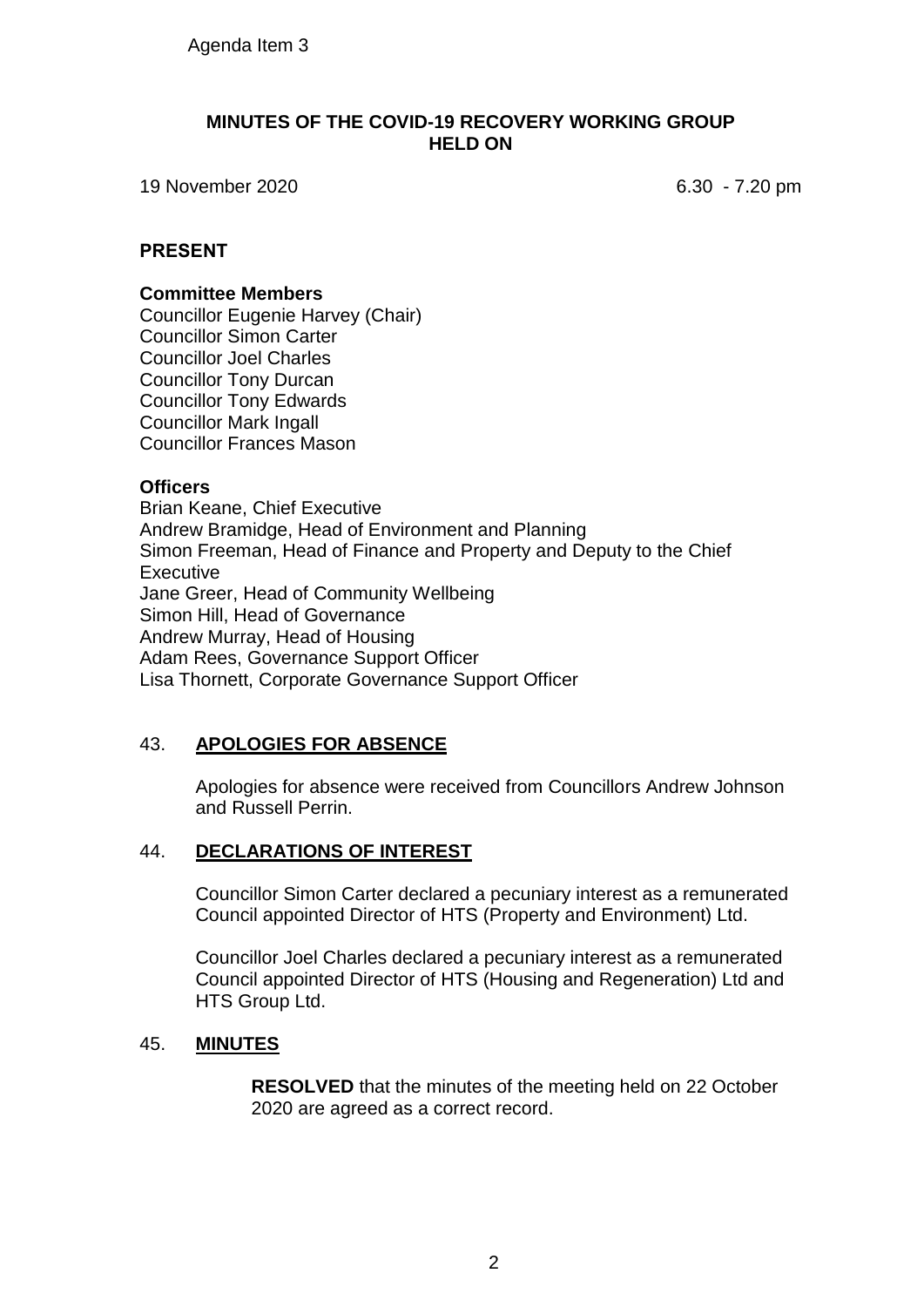## 46. **MATTERS ARISING**

a) Minute 39 - Update on Covid Infection Rates in Harlow

In response to questions from Councillor Carter it was explained that Covid Marshalls had been active since the first week of November. They had been dealing with complaints about possible breaches received from members of the public. They had also received training on physical and hidden disabilities, and people suffering from anxiety.

New signage in the Town Centre was being set up over the next few days.

b) Minute 41 - Letter to, and Response from, Councillor John Spence r.e. Covid Infections in Care Homes

It was confirmed that the letter seeking assurances about support for domiciliary care workers had been sent.

## 47. **UPDATE ON COVID WEEKLY BRIEFING REPORTS**

Andrew Bramidge, Head of Environment and Planning, updated the Working Group on the rates of infection in Harlow. The latest data showed a significant increase in infection rates to 145 per 100,000. This reflected increases throughout Essex and the East of England.

The Council had now been informed that the fast test facilities to be opened across Harlow would have tests completed on site. The Council's role would be to provide premises. These tests would be targeted at employers, those in high priority areas such as care homes, and those who had been in contact with someone who has tested positive for Covid-19.

Brian Keane, Chief Executive, explained that Princess Alexandra Hospital was not currently at capacity and had a spare ward available in the event of increased demand.

#### 48. **FEEDBACK FROM BUSINESS NETWORKING EVENT ON 13 NOVEMBER 2020**

The Chair said that the event had been encouraging and there had been an engaged discussion which could help start something useful.

In response to a question by Councillor Charles, the Chair said that the event would be used as a springboard to aid business recovery, and that levels of participation in the future, monthly, events would be monitored.